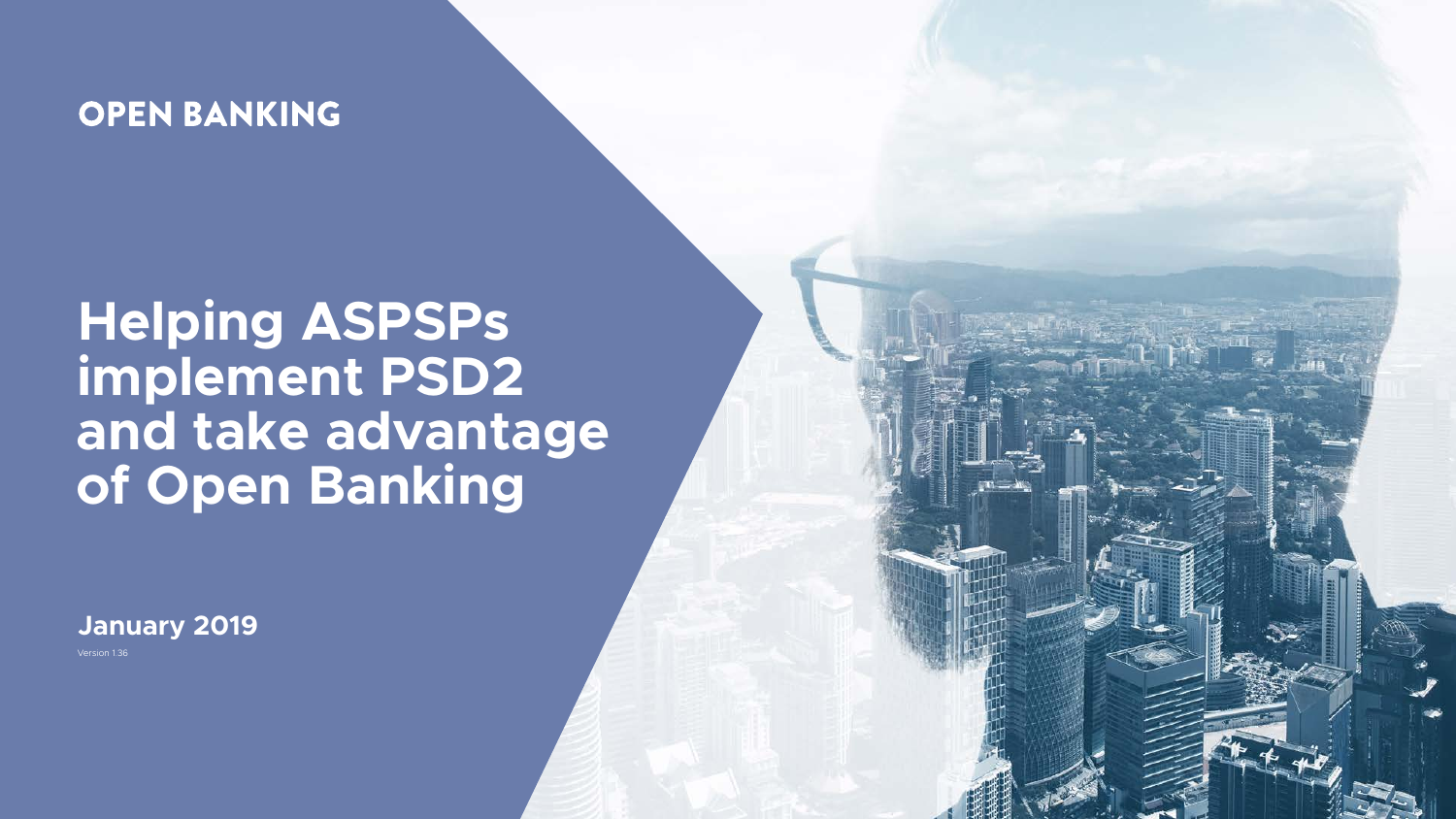

## **We make it easier for ASPSPs to implement PSD2 and take advantage of Open Banking**

We have developed a comprehensive suite of Standards and services in partnership with nine of Europe's largest financial institutions. This has been achieved with extensive input from ASPSP and TPP communities, PSD2 and consumer stakeholder groups.

#### **A proven standard**

Our Standards are open to all ASPSPs and, during 2018, have been implemented across 90% of the UK payment accounts market, with circa 100 regulated TPPs and ASPSPs enrolled in the ecosystem, a number that is growing fast.



#### March 2019 September 2018 September 2019 Open Banking Standards v3.0 and Customer Experience Guidelines published All ASPSPs required to provide technical specifications, support and testing facility Regulatory Technical Standards take effect

#### **The Open Banking journey**

Through this process we have learned the importance of good implementation. We have therefore developed a suite of Conformance Tools and Implementation Services to support our Standards. We believe this approach can enable regulatory compliance and provide a strong foundation for an innovative and successful market that you can take advantage of.

#### **Supporting PSD2 compliance**

ASPSPs can be confident that if they implement our Standards correctly they should be PSD2 compliant. The Standards map to EBA guidelines and are supported by Conformance Tools and a Certification option. These are designed to simplify the application for an exemption from the contingency mechanism.

#### **Driving adoption**

Our optional Implementation Services facilitate the secure and smooth running of the PSD2 ecosystem. For example, the OBIE Directory provides participants throughout the EEA with the ability to easily connect, identify and validate each other, without creating an obstacle for TPPs.

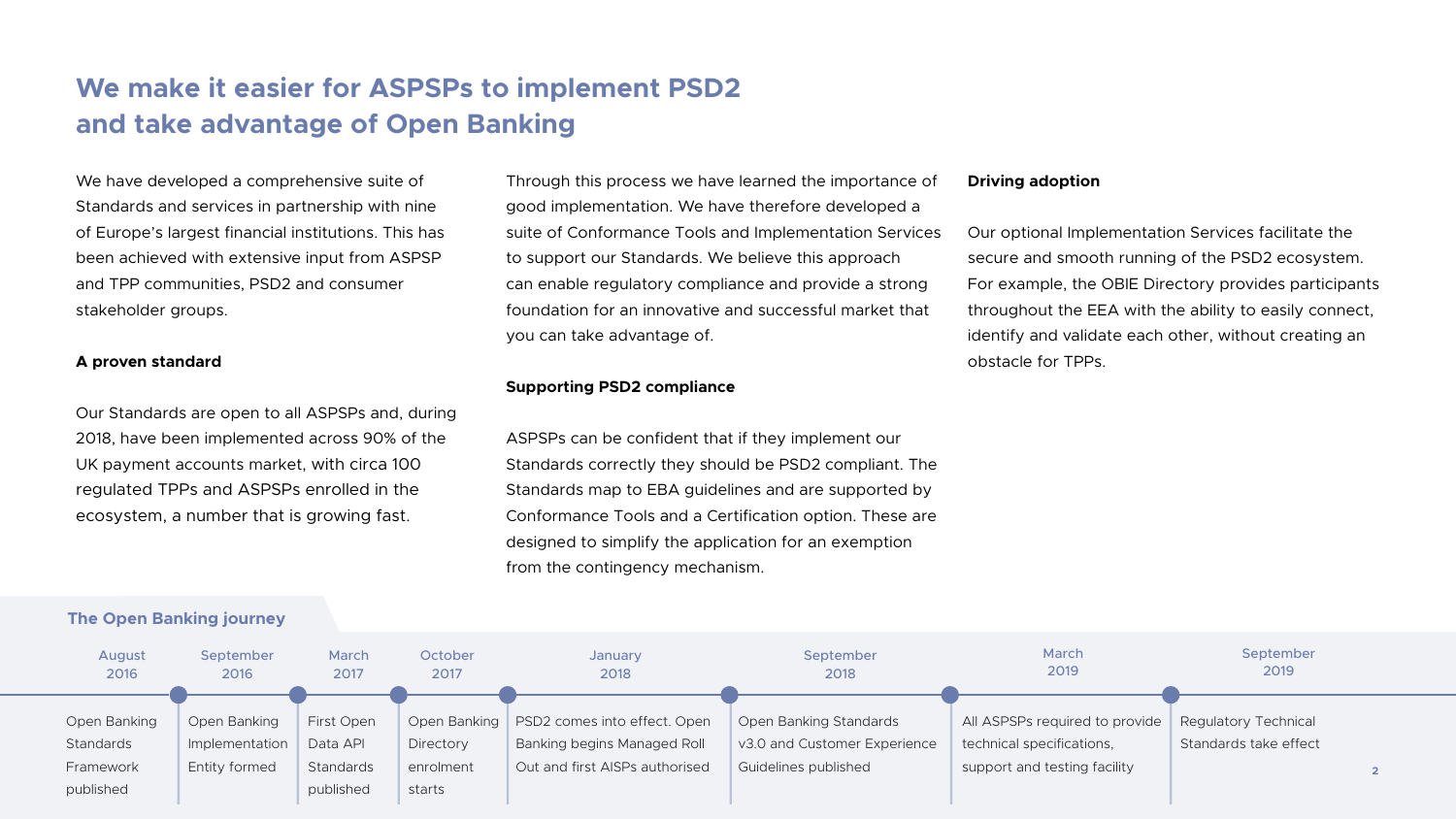

## **Our end-to-end proposition helps ASPSPs comply with PSD2**

> **Directory** Support Services Dispute Management Services

#### **Open and free Optional and paid-for**

ASPSP uses the optional OBIE services to facilitate smooth implementation, meeting regulatory requirements and supporting commercial objectives.

| <b>Standards</b>                                                                                        |   | <b>Conformance Tools</b>                                                                             |   | <b>Certification Services</b>                                                                                                                                                                       |  |
|---------------------------------------------------------------------------------------------------------|---|------------------------------------------------------------------------------------------------------|---|-----------------------------------------------------------------------------------------------------------------------------------------------------------------------------------------------------|--|
| ASPSP adopts the OBIE Standards<br>(Technical, Customer Experience or<br>Operational) that it requires. | ╉ | ASPSP uses the OBIE Conformance<br>Tools to check that Standards have been<br>implemented correctly. | ÷ | ASPSP receives independent validation of<br>their implementation from the OBIE, which<br>can be used to support their application<br>to the NCA for an exemption from the<br>contingency mechanism. |  |
|                                                                                                         |   |                                                                                                      |   |                                                                                                                                                                                                     |  |
| <b>API Specifications</b>                                                                               |   | <b>API Conformance Tools</b>                                                                         |   | <b>API Conformance Certifications</b>                                                                                                                                                               |  |
| <b>Customer Experience Guidelines (CEG)</b>                                                             |   | <b>CEG Checklist</b>                                                                                 |   | <b>CEG Checklist Certification</b>                                                                                                                                                                  |  |
| Operational Guidelines (OG)                                                                             |   | <b>OG Checklist</b>                                                                                  |   | <b>OG Checklist Certification</b>                                                                                                                                                                   |  |
|                                                                                                         |   |                                                                                                      |   |                                                                                                                                                                                                     |  |
|                                                                                                         |   |                                                                                                      |   |                                                                                                                                                                                                     |  |
|                                                                                                         |   |                                                                                                      |   |                                                                                                                                                                                                     |  |
|                                                                                                         |   |                                                                                                      |   |                                                                                                                                                                                                     |  |
|                                                                                                         |   | and the contract                                                                                     |   | and the con-                                                                                                                                                                                        |  |



#### **Standards Certification Services Implementation Services**

We believe API Specifications alone will not deliver a functioning PSD2 ecosystem. Our end-to-end proposition of Standards, Conformance Tools, Certification and Implementation Services are designed to help ASPSPs implement PSD2 with confidence and provide high quality APIs for TPPs. The components are modular. Some are open and free, others are optional and paid-for.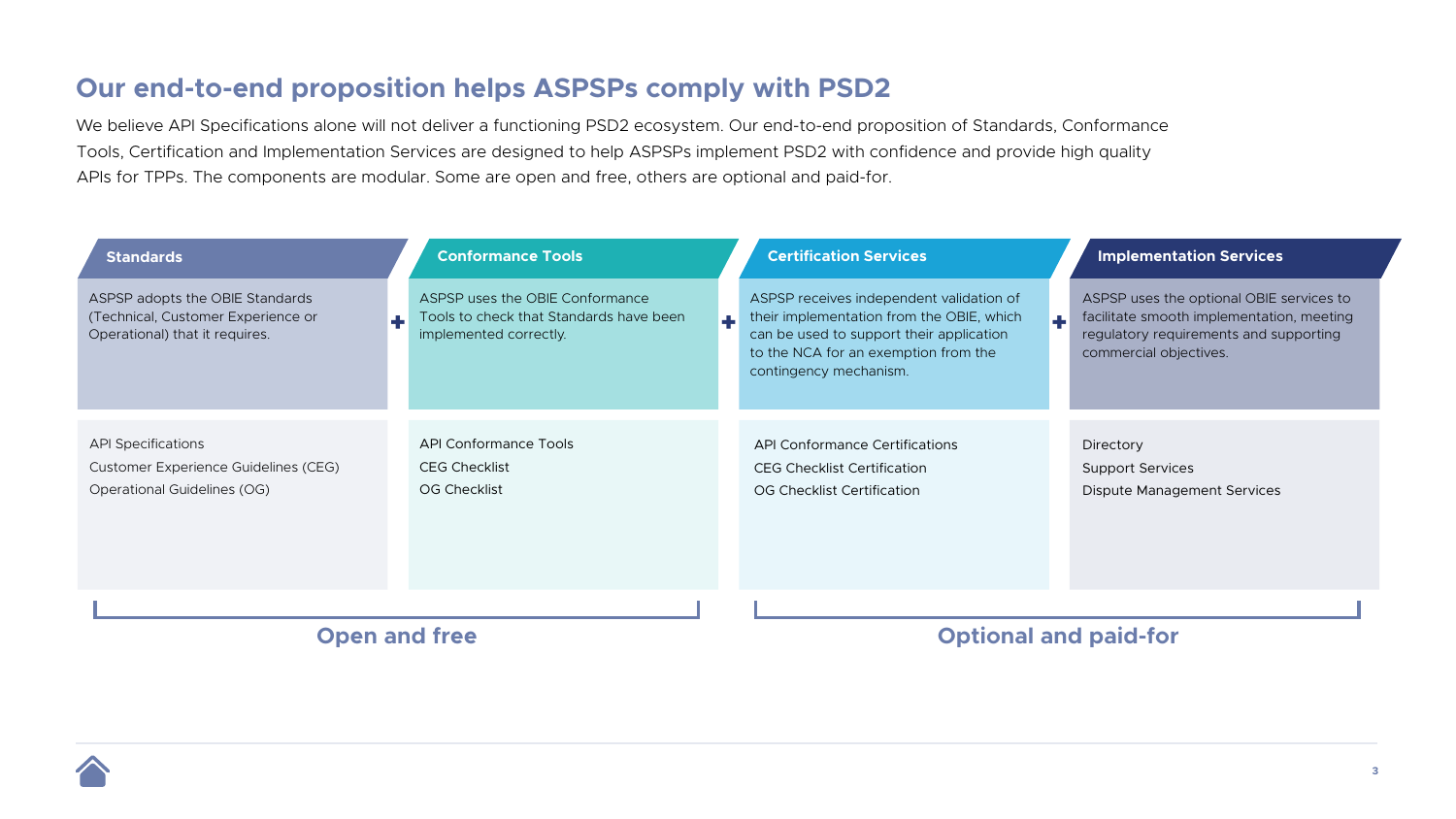

### **Our Standards are extensible, enabling PSD2 compliance as well as supporting commercial success**



#### **Regulatory Standards**



Our Standards are designed to ensure any European ASPSP can meet their PSD2 and RTS requirements, supporting their application for an exemption from the contingency mechanism.

These market-enabling Standards are built in an optional modular format to most effectively meet consumer and market needs.

These Standards go beyond simple Technical Specifications and also include Customer Experience Guidelines and Operational Guidelines.





#### **Commercial Standards**

We recognise market demand for additional functionality and have created Standards for optional APIs that go beyond PSD2 requirements. These market-enhancing Standards enable TPPs to develop more compelling propositions, while encouraging ASPSPs to add functionality that can provide smoother, richer and more profitable customer experiences. Commercial APIs may allow ASPSPs to earn a return on their PSD2 investment.

Unlike the Regulatory Standards, the Commercial Standards may involve a contract between the ASPSP and TPP. Examples of Commercial API Standards will include options such as additional information fields (e.g. location or merchant category codes), as well as access to mortgages and savings accounts and the ability to initiate 'customer not present' payments.

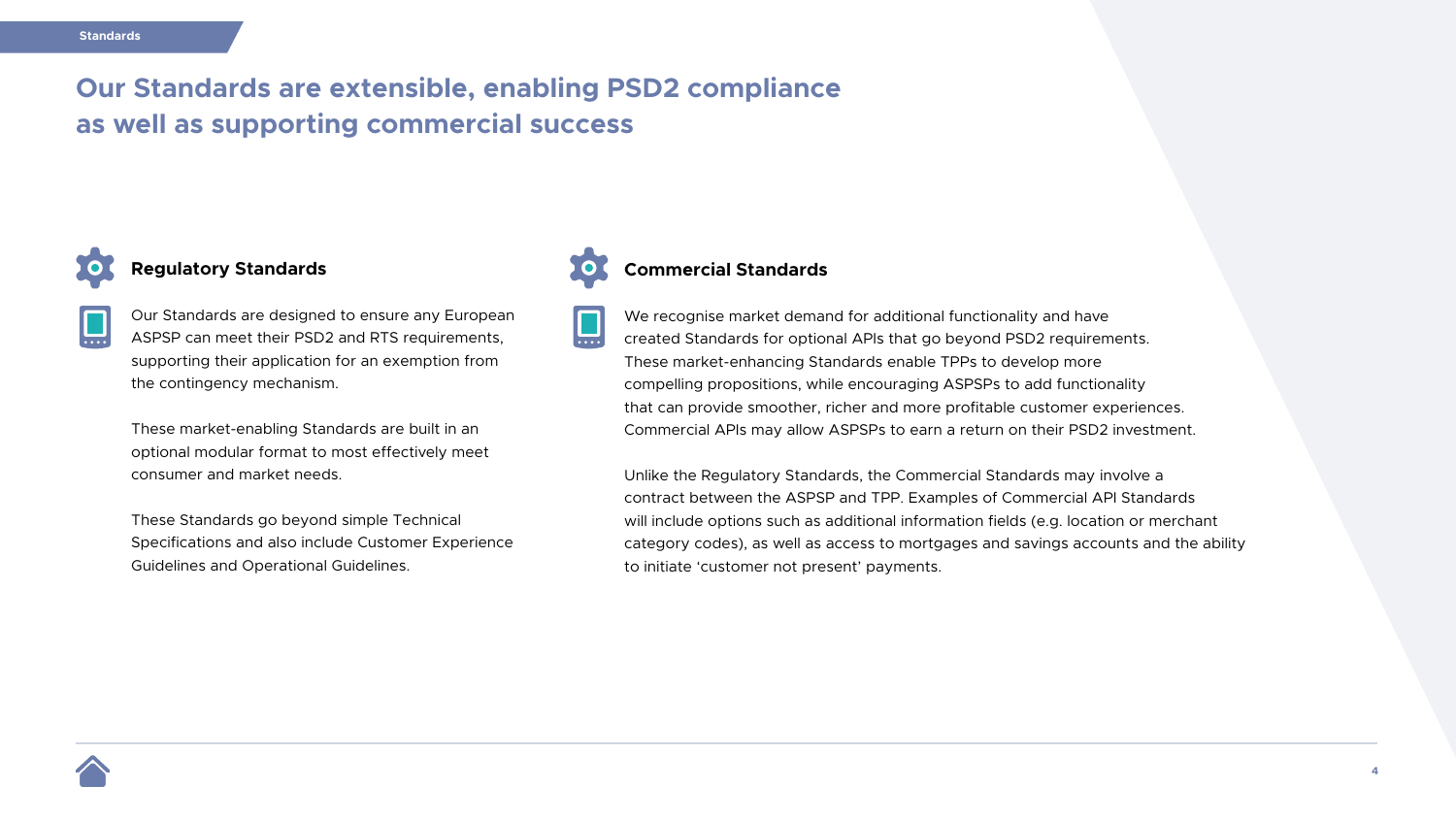**5**

## **Our Regulatory Standards map directly to PSD2 and RTS requirements and are made up of three components.**



#### **API Specifications**

Our API Specifications include documentation, usage examples and swagger files for Account and Transaction Information, Payment Initiation, Confirmation of Funds, Event Notification, and MI Reporting.

We have partnered with the Open ID Foundation to develop security profiles for re-direct flows, decoupled flows, and TPP on-boarding. These include the Financial Grade API (FAPI), Client Initiated Backchannel Authentication (CIBA) and Dynamic Client Registration (DCR) profiles.



**These Standards are open and can be used individually or combined as determined by the ASPSP:**

www.openbanking.org.uk/providers/standards/



#### **Customer Experience Guidelines**



The Customer Experience Guidelines ensure that customer journeys deliver a great customer experience and avoid any unnecessary delay or friction as required under PSD2.



#### **Operational Guidelines**

Our Operational Guidelines have been designed to support ASPSPs in meeting relevant operational and service requirements, thereby facilitating regulatory compliance with obligations relating to performance and availability, design and testing, problem resolution and management information.

#### **Journey Wireframes**

ASPSP refers to the relevant journey which is accompanied by CEG Checklist requirement markers **2** that demonstrate the mapping to PSD2, RTS and CX considerations **2**

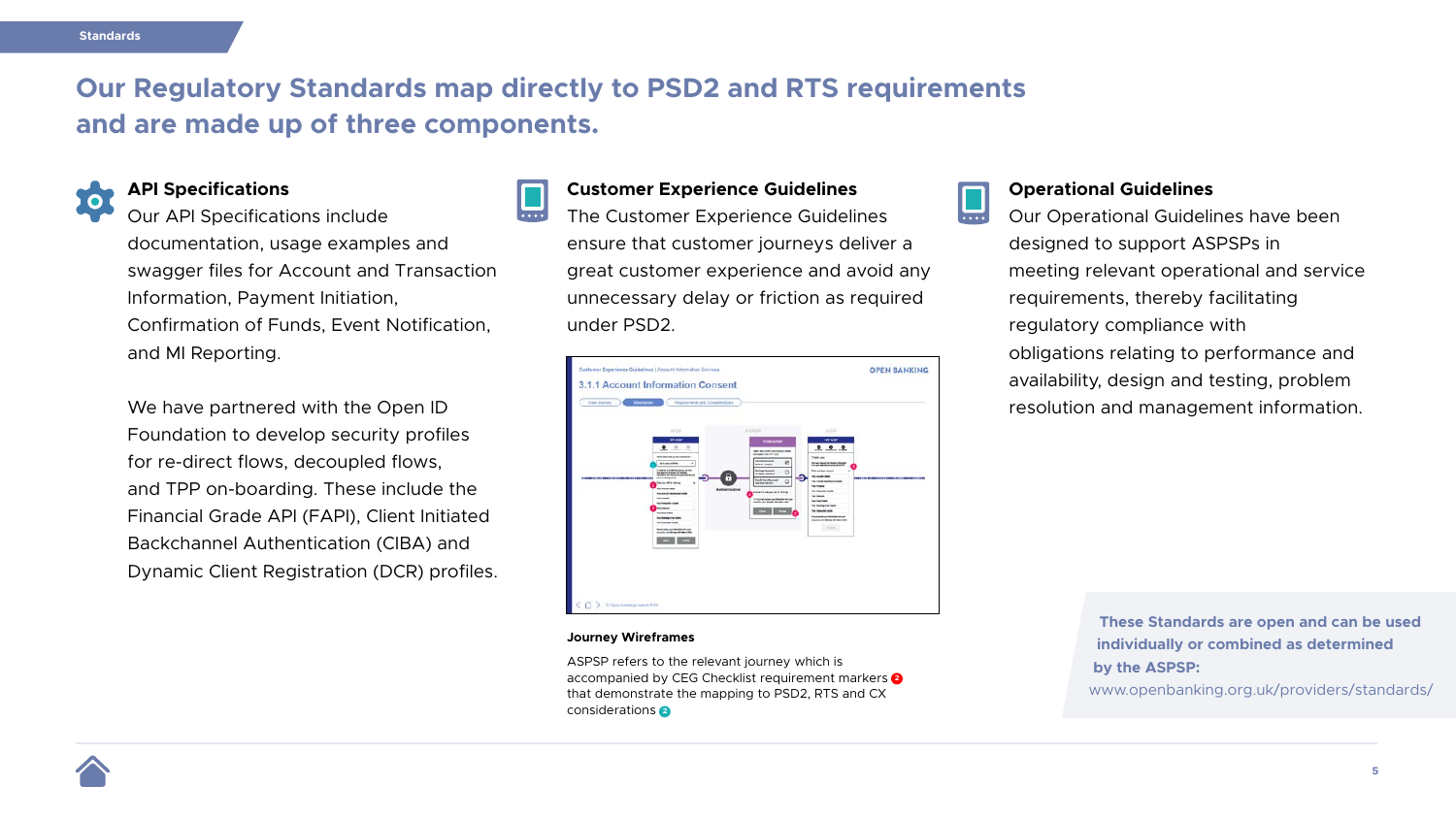

We provide a suite of clear, accessible tools to help ASPSPs check they have correctly met our standard implementation requirements.



#### **API Conformance Tools**

Our experience shows these tools contribute significantly to seamless integration with TPPs.

#### **Functional Conformance Tools**

These allow an ASPSP to test functionality and data elements of their API implementations to ensure conformance with the Technical Specification for each of Account and Transaction API, Payment Initiation API and Confirmation of Funds API.

#### **Security Profile Conformance Tools**

These allow an ASPSP to test their API implementation for conformance with OpenID Foundation security profiles for redirect (FAPI profile), decoupled (CIBA profile) and TPP onboarding.



#### **Customer Experience Guidelines Checklist**





Our comprehensive checklist ensures that the Customer Experience Guidelines have been implemented correctly. Checklist questions are tracked back to Regulatory References to give ASPSPs and NCAs full transparency. See an example below.

| <b>CONTRACTOR</b><br>Customer Experience Guidelines / Ac<br>3.1.1 Account Infor                                                                                                                                                                                                                                                                                                       |
|---------------------------------------------------------------------------------------------------------------------------------------------------------------------------------------------------------------------------------------------------------------------------------------------------------------------------------------------------------------------------------------|
| USA SAFER<br>Westman,                                                                                                                                                                                                                                                                                                                                                                 |
| CEG Checkfut Requirements                                                                                                                                                                                                                                                                                                                                                             |
| The ARP meet powds the FIS/authorization is<br>make an enterroom decumes, for excerpant, delup the corp.<br>will as anyi crewding photography offer particularly has<br>Mundol, foreful as with the law house<br>concent for the actioust selectronic set-angles changes<br>an uki                                                                                                    |
| The ANY waat provide ins PSJ with a description of B<br>using the detailians and nanguage insurrenewalked by USS<br>meant jare Dea Deda Brahes & Language below<br>The ANP meet present the basic at prove those board<br>and the touch of detail to detail again clubs Ferrinance<br>Description management the POU art harden less in<br>take applied 3 (11 Key resource classroom) |
| If the RUTOF pression at option he first fits to your tre-<br>conserted to share with the AUV as equipmentary out<br>dures carried in despite in and large-rack teleprotectural to<br>instream release these Date Durier Binghara & Lange<br>such distribution record and he privated to the FTEL as a                                                                                |
| The AGPSF south cut and customator of the current<br>provided by the PELI to No. 5007.<br>. Do a few PSC has attended by your<br><b>NAVADRA</b>                                                                                                                                                                                                                                       |
| <b>BANTO DA ITOJ</b>                                                                                                                                                                                                                                                                                                                                                                  |

#### **Operational Guidelines Checklist**

Our comprehensive checklist ensures that the Operational Guidelines have been implemented correctly. Checklist questions are tracked back to Regulatory Requirements to give ASPSPs and NCAs full transparency. The checklist supports ASPSPs in meeting required service levels for performance, availability, testing, problem resolution and management information.

#### **Example question**







or initiate a payment?



**Each requirement on the Checklist Requirements table links to the relevant question on the Customer Experience Checklist, an example of which appears below.**

### **ASPSPs can use our Conformance Tools to check they have implemented the Standards correctly**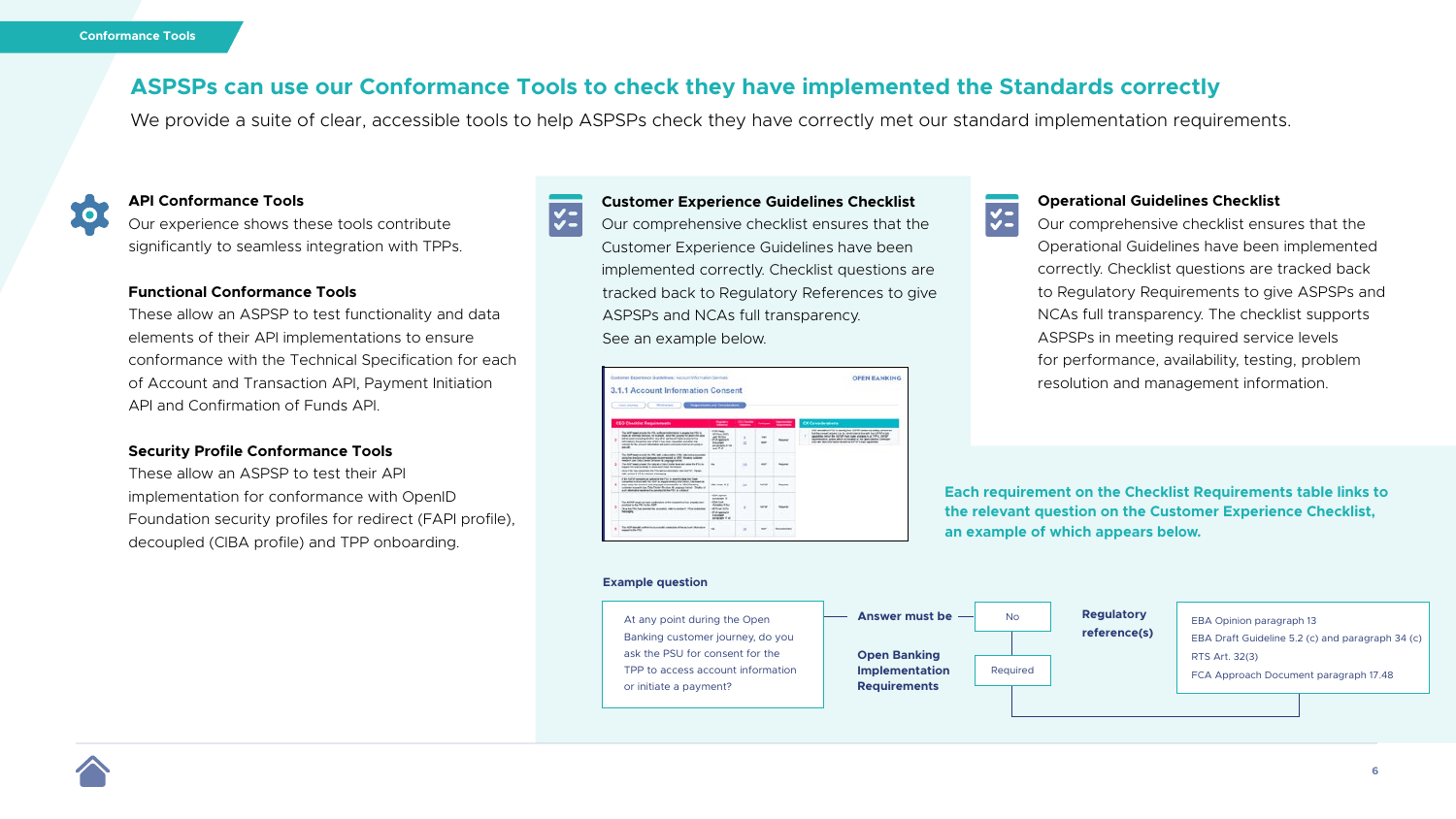

### **Certification Services allow ASPSPs to demonstrate independent validation of their implementation by the OBIE**

Our Certification Services help ASPSPs demonstrate how they have met our implementation requirements. This enables an ASPSP to provide the NCA with an independent validation against a recognised market initiative when they request an exemption from the contingency mechanism.

#### **Defined process**

Clearly documented end-to-end process for certification can support an application for exemption.

#### **Modular certificates**

ASPSPs can choose to demonstrate their adherence to the Standards by obtaining certificates for individual aspects of the OBIE Standard.

#### **Clear information**

Certificates allow all participants to fully understand the extent to which an ASPSP conforms to Standards.

#### **Compliance checks**

Caters for changes to Standards and supports ongoing wishes for ASPSPs to showcase improvements.

#### **Ongoing engagement**

Continued dialogue throughout the implementation process helps ASPSPs certify successfully.





#### **Features of the OBIE Certification process:**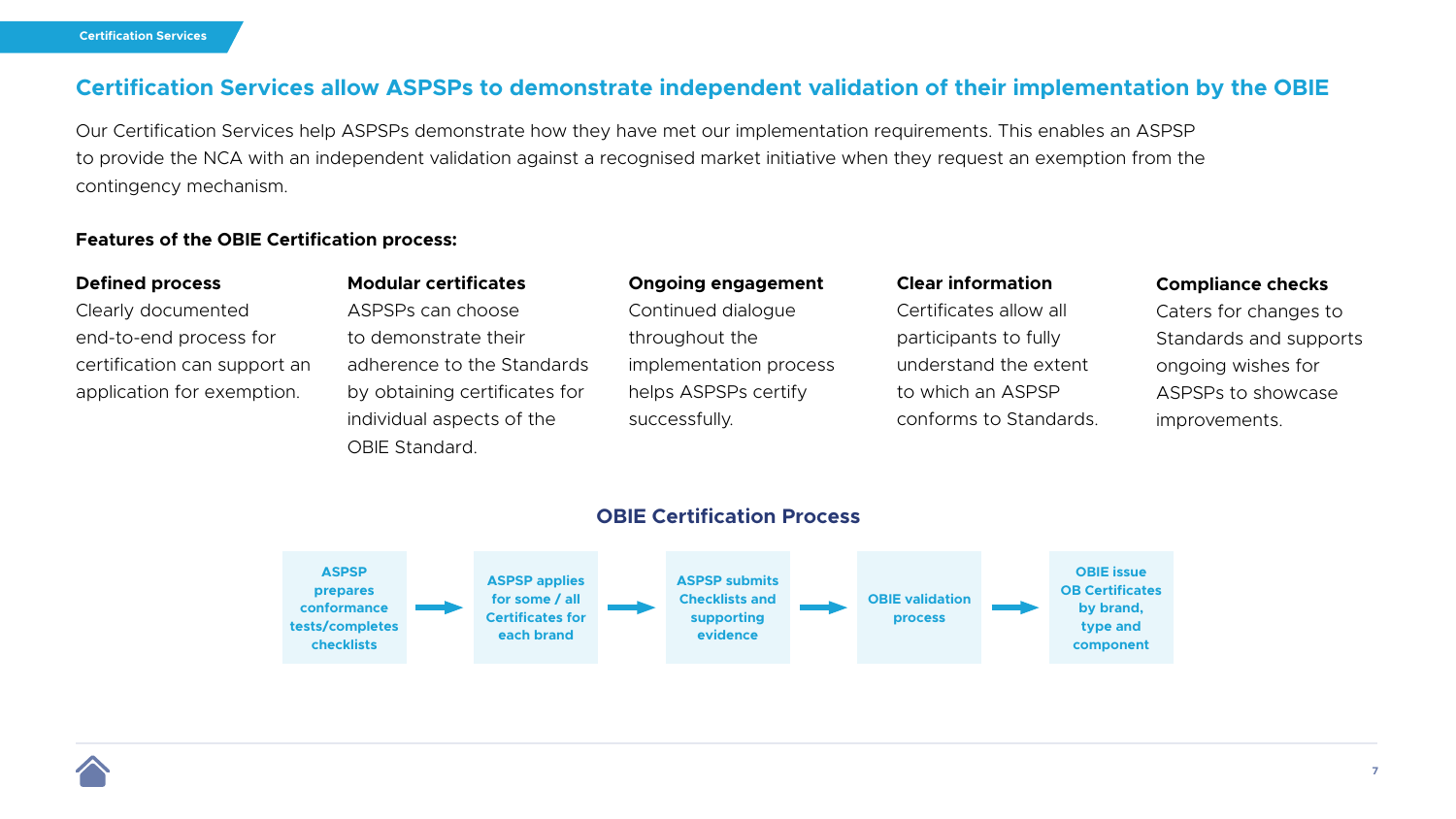

## **Implementation Services are designed to facilitate smooth implementation and market adoption**

We have learned from experience how important good implementation is to ensuring PSD2 and open banking is a success for the ASPSP, TPP and TSP ecosystem.

This led us to develop a suite of Implementation Services that help all participants lower the cost and risk of implementation and deliver better end-user experiences. All our implementation services are optional, which means they can be used with or without the OBIE Standards, Conformance Tools or Certification Services.

## **Directory**

An identity and access management platform which provides additional optional capabilities to make it easier and more secure for TPPs to onboard with ASPSPs, and to reduce the risk and cost for ASPSPs in validating identity and regulatory status of a TPP.



Participants can benefit from our team providing market leading business, technical and communications expertise, both during the onboarding process and on an ongoing basis.





A streamlined communication platform that helps end-user and market participants raise and manage enquiries, complaints and disputes in a way that's clear, consistent, transparent and ethical.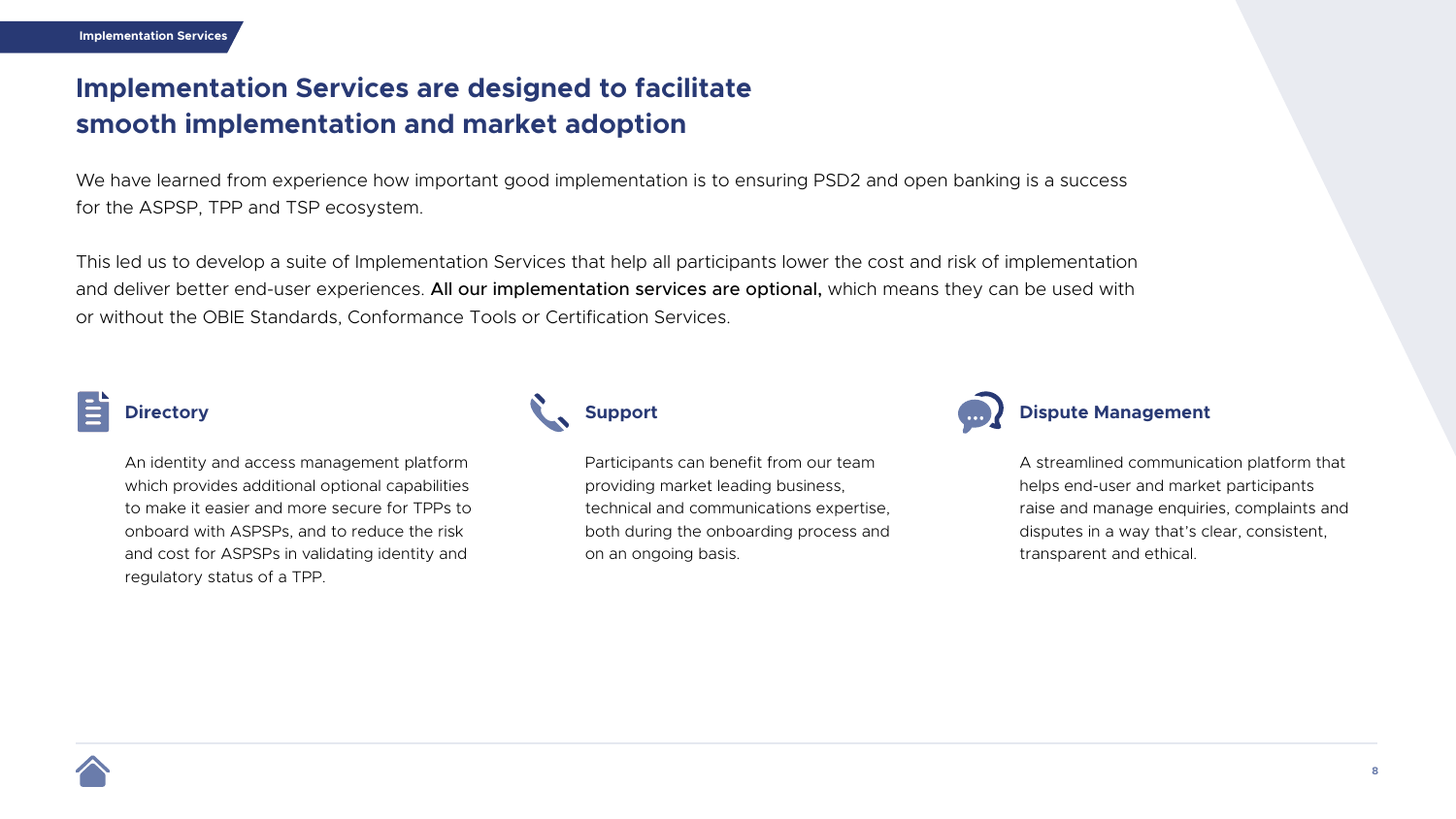



We facilitate a vibrant, connected ecosystem through a comprehensive directory already used by circa 100 participants. The Directory will be fully compatible with PSD2/RTS eIDAS requirements and offers the following functionality:

#### **Organisation Authorisation Validation**

Checks regulatory status of organisations in real time, across 31 National Competent Authorities.

#### **Software Identity**

Allows organisations to create identities for multiple brands and ensures these are visible to PSUs under the correct brand name, which will enable better adoption and reduce the volume of PSU queries.

#### **Security Management**

Allows organisations to support their multiple brands by easily creating and managing multiple software statements, and facilitating re-cycling of keys, which provides significant security enhancements.

#### **Discovery and Notification**

Central address book of contact details which enables ASPSPs and TPPs to discover each other, and facilitates a central notification service.



### **API Endpoint Directory**

Accessible, consolidated place to help organisations easily find the API endpoints that an ASPSP supports through both Regulatory and Commercial APIs.

#### **Sandbox**

Gives participants confidence in the onboarding and integration of open banking tools.

#### **Standout functionality for a stronger infrastructure**

| elDAS lookup                                   |              |
|------------------------------------------------|--------------|
| <b>Regulatory Status check</b>                 |              |
| Trust Service Provider (alternative to eIDAS)  | $\checkmark$ |
| Software Identity Management                   | ✓            |
| Software Identity Self Service Management      |              |
| <b>Identity Self Service Management</b>        |              |
| <b>Participant Operational Information</b>     | $\checkmark$ |
| <b>Participant Contact Information</b>         | $\checkmark$ |
| Regulatory Status Call / Cache capability      |              |
| Regulatory revocation notification             |              |
| Test version of the Directory                  |              |
| Testing capability for unregulated entities    |              |
| Supports functionality beyond regulatory needs |              |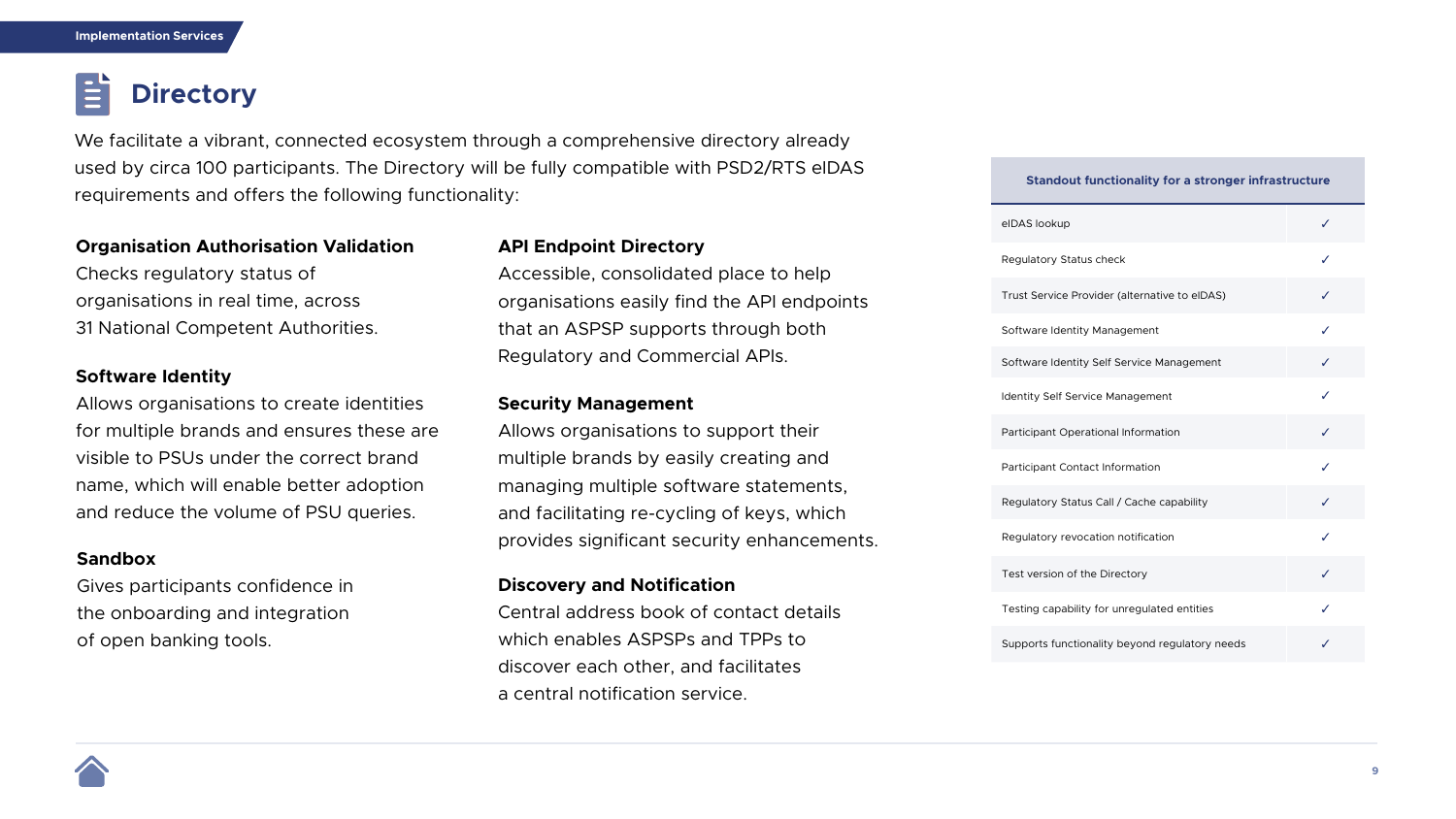

We manage service desks and offer expert, impartial advice to ensure smooth implementation and integration between ASPSPs and TPPs. Our objective is to help all participants take full advantage of open banking opportunities.

#### **Business support**

Expert support for open banking services, reducing time to market, cost and ensuring a more mature engagement.

- Live access to experienced support team
- Enrolment support
- User Access
- Buddying connections
- Launch support
- API downtime reports



#### **Technical support**

Close collaboration with ASPSPs and TPPs to enable rigorous testing and seamlessly resolve any problems related to technical standards.

- Best in class testing platform
- Issue tracking and ecosystem engagement
- Building and implementing standards
- Onboarding to Directory

#### **Communications support**

Helps participants promote their open banking activities to a wider audience through extensive public relations expertise.

- Press release support
- Communication strategy
- Stakeholder engagement
- Events
- Communication and engagement processes



## **Support**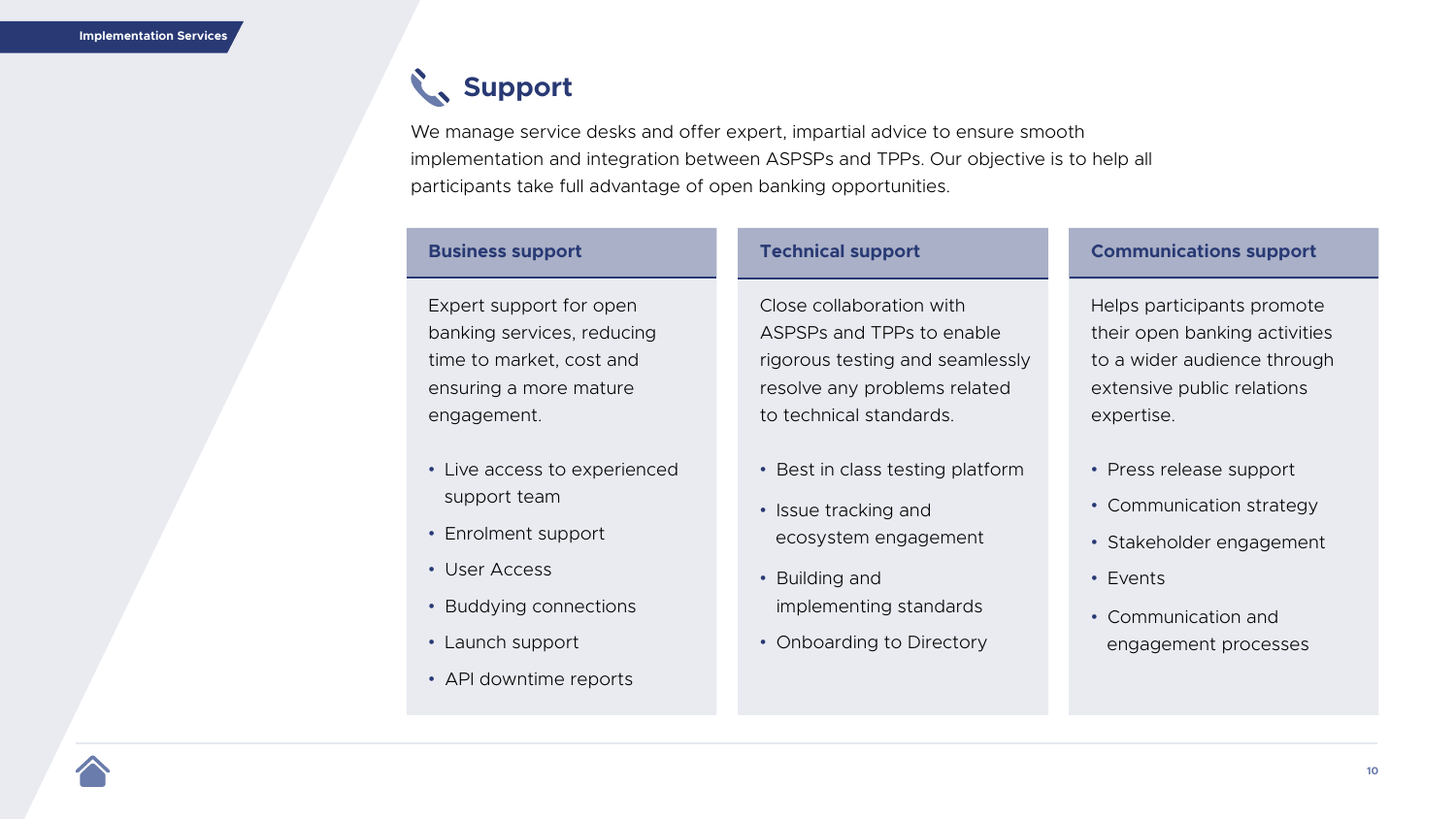

### **Dispute Management Services**  $\bullet \bullet \bullet$

Our optional Dispute Management Services help all participants efficiently and effectively deal with end-user complaints and work in the best interest of the customer.

#### **Dispute Management**

| The Dispute Management System (DMS) is a communication      | Th                 |  |  |  |
|-------------------------------------------------------------|--------------------|--|--|--|
| process for ASPSPs and TPPs that helps organisations manage | ma                 |  |  |  |
| PSU enquiries, complaints and disputes among themselves,    |                    |  |  |  |
| fairly and effectively.                                     |                    |  |  |  |
|                                                             | $\bullet$ /        |  |  |  |
| It's a voluntary system built around best practice          |                    |  |  |  |
| standards that enables:                                     | $\tilde{\epsilon}$ |  |  |  |
| • Requests for information or exchange of information       | $\bullet$ /        |  |  |  |
|                                                             | $\sqrt{2}$         |  |  |  |
| • Requests for a redress repayment (for example, where      | $\bullet$ (        |  |  |  |
| a party has paid out in response to a complaint or dispute, | $\mathsf f$        |  |  |  |
| but believes the liability lies with another party)         |                    |  |  |  |
| • Complaints forwarding                                     |                    |  |  |  |
|                                                             |                    |  |  |  |
|                                                             |                    |  |  |  |
|                                                             |                    |  |  |  |



Ie DMS is a streamlined communication platform that helps participants anage these issues in a way that is clear, consistent, transparent and hical. It provides:

An open communication process for ASPSPs and TPPs

Codification of end user complaints to enable these to be addressed efficiently

A solution to allow two or more previously unknown parties to engage with each other

Support to ASPSPs and TPPs in the collection of information from other necessary parties

Support to ASPSPs and TPPs in delivering an improved customer experience

Governance around management of payment initiation and account information service transaction-related enquiries, complaints or disputes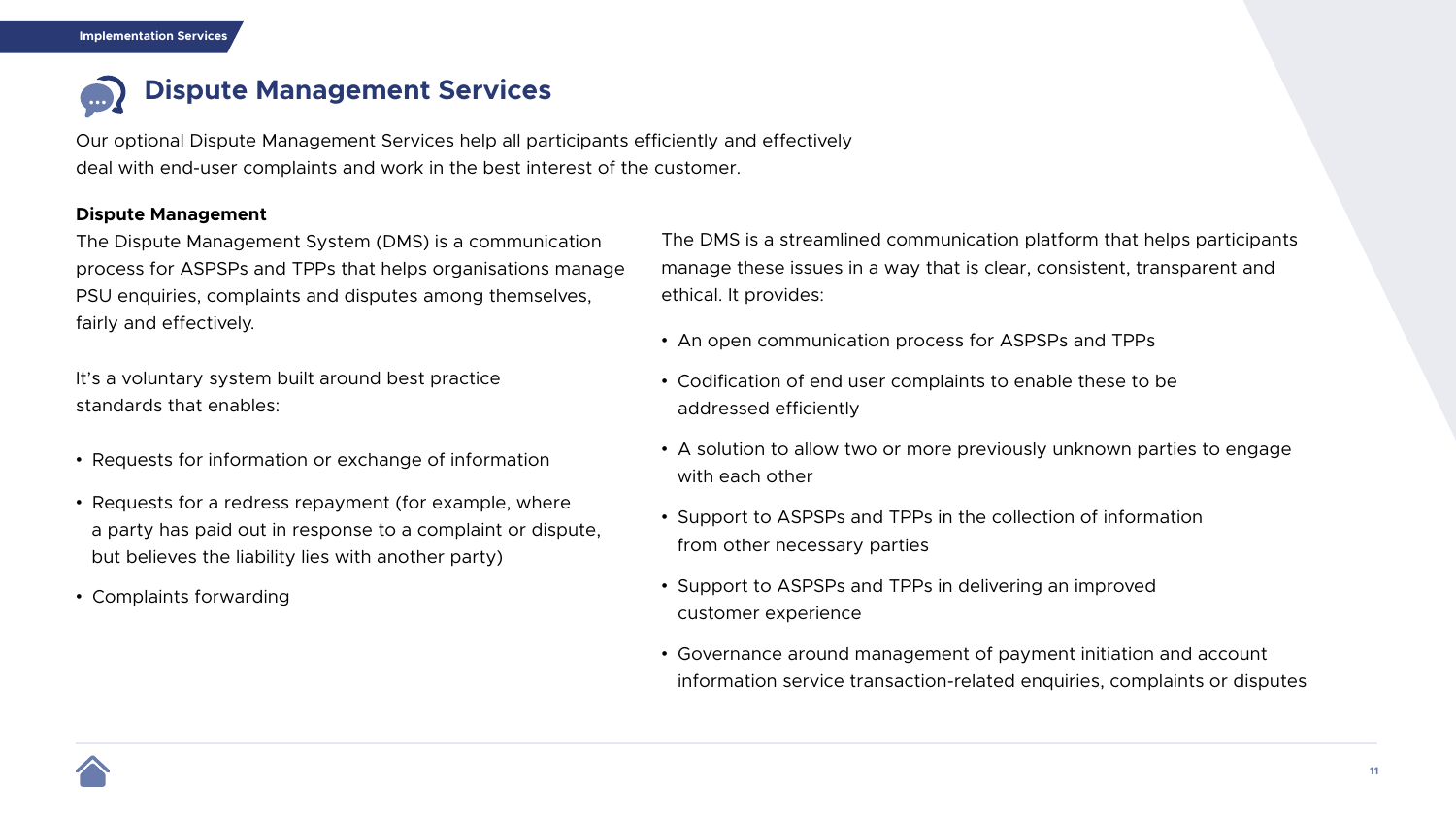

### **The Open Banking Standards can help you implement PSD2 and take advantage of Open Banking**

#### **Facilitate your exemption process**

Our Regulatory Standards and Conformance Tools can help implement PSD2 in a compliant way whilst minimising the cost and risk of rework. Our Certificates can become supporting evidence for your application from an exemption from the contingency mechanism. Our Commercial Standards can help you monetise your PSD2 investment by offering commercial APIs to TPPs.

#### **Create opportunities**

### **Nine reasons to partner with Open Banking to facilitate PSD2 compliance**

- ✔ Standards can be used by any ASPSP ↓ across Europe
- ✔ Goes beyond technical requirements to offer the world's most extensive **Standards**
- ◆ ASPSPs can 'pick and choose' from Standards that are most relevant to them ✔ ASPSPs can 'pick and choose' from ↓ Engagement with governing bodies all ↓
- ◆ Commercialise API opportunities with the UK's world leading and globally innovative FinTech sector
- ✔ Built with backing from major international ↓ financial institutions
- around the world is helping to create a truly international network

**To join the OBIE ecosystem, get involved in shaping our Standards, or simply get more information contact us at:**  http://www.openbanking.org.uk/contact-us/

- ✔ Comprehensive user experience considerations to provide standout customer engagement and market adoption
- $\checkmark$  The first market initiative to launch open banking in Europe
- Live ecosystem since January 2018 now with circa 100 participants